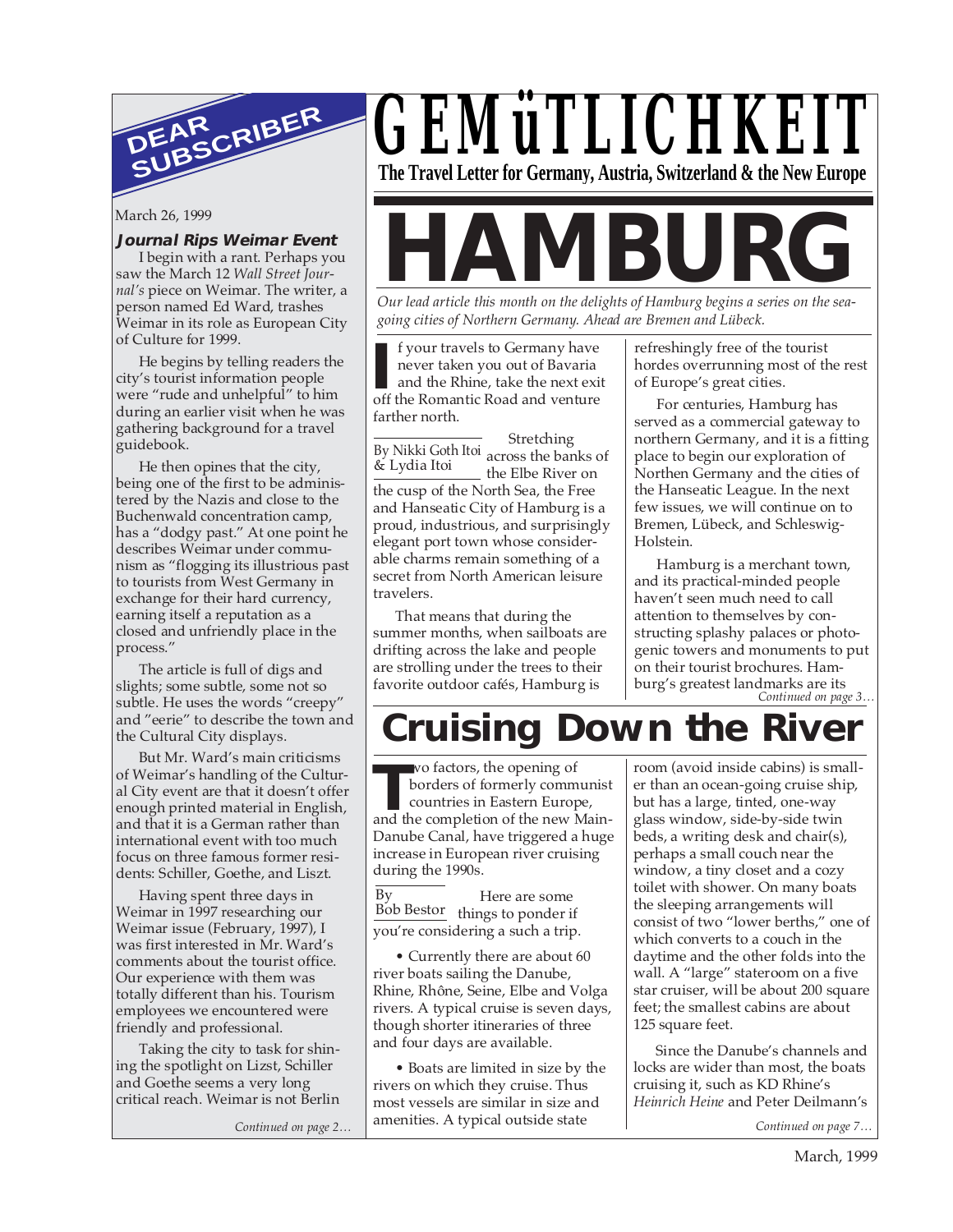#### *DEAR SUBSCRIBER Continued from page 1*

or New York, but a small town of about 60,000 people. It would be incredibly stupid if the city did *not* make this trio the centerpiece of its celebration. Whom should they highlight, Chinese and Swedes? Members of the 1850 Weimar Grange Co-op? Would Philadelphia downplay Benjamin Franklin? Would Florence de-emphasize Michelangelo?

Come on, Mr. Ward. Many historians consider writer-thinker-director-politician Johann Wolfgang von Goethe to be the greatest German of them all. Friedrich von Schiller is a revered poet whose most famous work, the Ode to Joy, is incorporated in Beethoven's great Choral Symphony, the 9th. (Given the immense popularity of that piece of music, it seems safe to say that Schiller's words are being heard by someone in the world every second of every day.) As for the pianist and composer Franz Liszt, his inclusion seems to refute the *Journal's* argument that the Cultural City focus is parochial. Liszt, who started a music school in Weimar that endures to this day, was Hungarian.

One expects a publication as respected as the *Wall Street Journal* to keep its pages free of personal reprisals such as Mr. Ward's. When he dismisses Weimar by saying it can be "explored in 30 minutes if one walks at a leisurely pace," the intent to discourage tourism (and thereby get even) is obvious. Of course, one cannot properly see Weimar's attractions — the Schiller House, the

Goethe House, the Liszt House, the Lucas Cranach House, the Stadtschloss, the Goethe and Schiller funerary monument, Ilm Park, etc. in 10 times 30 minutes.

Unfortunately for Journal readers and the city of Weimar, Mr. Ward's story was payback time; an opportunity to use the power of his mighty employer to settle an old score.

#### **Snowbound**

Our clipping service sent us an interesting piece from the March 6, 1999, issue of the *Financial Times.* Its author, Kenneth McKenzie, a London attorney, recounted his family's experience being marooned for five days by the heavy snowfall during the recent series of disastrous avalanches in western Austria.

Mr. McKenzie, whose family had chosen fashionable Lech for a week's ski vacation, was critical of Lech cable TV and city officials. According to him, the magnitude of an approaching storm was kept somewhat of a secret. He says a very few were warned and were able to get out before the storm hit. His party, in fact, did not realize the town was cut off until, after two days of continuous snow, he "casually inquired at the hotel desk." "We learned more about the situation in our first hour back in England than in the previous week in Austria," he says.

The McKenzies had travel insurance which covered a portion about \$48 per day per person — of the expenses incurred during their prolonged stay but their "carefully planned budget was shattered." They tried, though unsuccessfully, to find cheaper accommodations.

One of their worries became food, especially when they began to notice increasingly bare supermarket shelves. Cable TV carried "assurances from the town Bürgermeister that Lech's supplies were guaranteed" but, according to Mr. McKenzie, items like eggs and orange juice soon disappeared from the hotel's breakfast buffet.

The McKenzie family — mom, dad, three children and one friend finally escaped via helicopter. At a cost of about \$112 per person they were flown in 12 minutes to a nearby town not identified in the story. There — and this, again, is according to Mr. McKenzie's account — previously purchased bus tickets were not honored (the tickets were for travel from Lech, though the bus route passed through the unidentified town). In fact, at the culmination of a heated disagreement over the bus ticket issue, the manager of the bus line struck Mr. McKenzie, "hard, on the shoulder." The family took a taxi to the Zürich Airport for which they paid about \$300. Money for the unused bus tickets was not refunded.

Can you spell L-I-T-I-G-A-T-I-O-N?

#### **Correction**

Last month we erroneously reported that Maria von Trapp spent 30 years as missionary in New Guinea. According to subscriber Burton Johnson of East Berlin, Connecticut, who is a family friend, it was Maria's daughter who was the missionary.

**Coming Soon:** gemut.com, the website for travelers to Germany, Austria and Switzerland

**Gemütlichkeit** (ISSN 10431756) is published monthly by UpCountry Publishing, 288 Ridge Road, Ashland OR 97520. TOLL FREE: 1-800/521-6722 or 541/ 488-8462, fax: 541/488-8468, e-mail rbestor@yahoo.com. Subscriptions are \$67 per year for 12 issues. While every effort is made to provide correct **Editor & Publisher:** Robert H. Bestor, Jr. **Associate Editors:** Elizabeth Schiller **C. Fischer, R. Holliday, C. Fischer, R. Holliday,** Nikki Goth Itoi **Design & Composition:** Paul T. Merschdorf Consulting Editor: Paul T. Merschdorf Consulting Editor: **Consulting Editor: Subscription Dept:** Andy Bestor, K. Steffans March, 1999<br> **The Travel Letter for Germany, Austria, Switzerland & the New Europe** | Rating Scale Scale *GEMÜLLICHKEI* 

information in this publication, the publishers can make no guarantees

**POSTMASTER: SEND ADDRESS CHANGES TO:** Gemütlichkeit, 288 Ridge Road., Ashland OR 97520

## Vol. 13, No. 3 **CEMITI ICHIKEIT** HOTEL RESTAURANT RATING KEY

| <b>Scale</b>                 | <b>Restaurant Criteria</b> |                     |
|------------------------------|----------------------------|---------------------|
| $16 - 20$                    | Food                       | 65%                 |
| $12 - 15$                    | Service                    | 20%                 |
| $8 - 11$                     | Atmosphere                 | 15%                 |
| $4 - 7$                      |                            |                     |
| $0 -$                        |                            |                     |
| <b>Hotel Rating Criteria</b> | <b>Value Rating</b>        | <b>Scale</b>        |
| 30%                          | Outstanding Value          | $17 - 20$           |
| 15%                          | Very Good Value            | $12 - 16$           |
| 30%                          | Average Value              | $-11$<br>9          |
| 5%                           |                            | $5 -$<br>- 8        |
| 20%                          | A Rip-Off                  | 4<br>L              |
|                              | $\overline{\mathbf{3}}$    | Below Average Value |

#### **Special ©** Designation

By virtue of location, decor, charm, warmth of management, or combination thereof, an especially pleasant establishment.

regarding accuracy.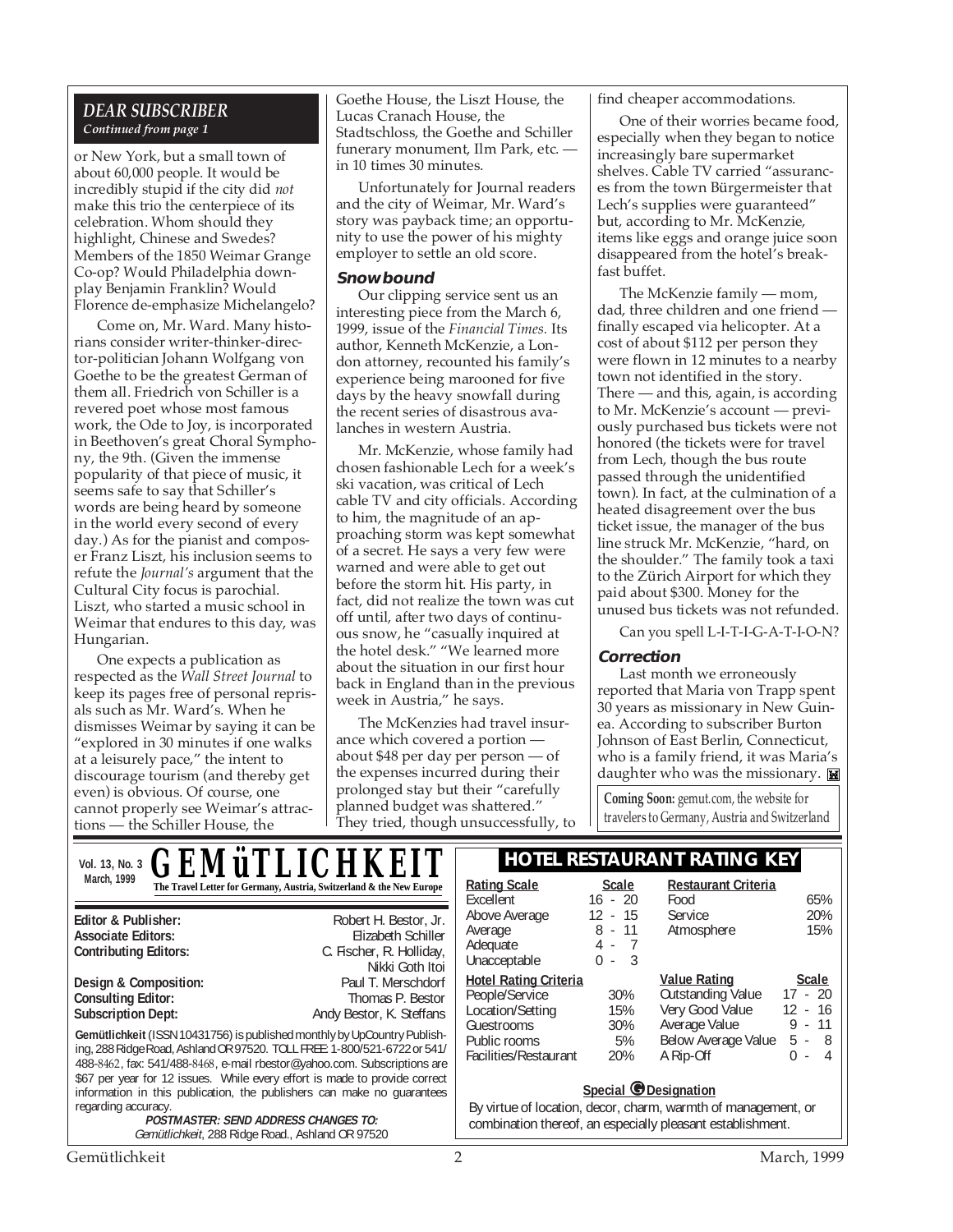## *HAMBURG*

*Continued from page 1*

storied harbor and the Baroque church, affectionately known as the "Michel," honoring the city's patron saint. The city was, of course, totally rebuilt after being heavily damaged in World War II and its busy port and the rows of white mansions rising up along the riverbanks bear witness that the city continues to uphold its strong mercantile traditions.

Despite the hustle and bustle that comes with being a major piston in the German economic engine, downtown Hamburg is pleasant to explore on foot or by boat. A clean and efficient public transport system puts everything within easy reach. At the heart of the city nestles the Alster, a glittering lake set amid stately homes, elegant hotels, art galleries, parks, shops, and foreign consulates. Canals and arcaded waterways thread their way through the business district and *Altstadt*.

Definitely set aside some time to indulge in some of Europe's finest shopping in the exclusive boutiques along Jungfernstiegstrasse, Neuer Wall, and Mönckebergstrasse. **Alsterhaus** is the city's most famous department store. The more modest shopping districts offer better value as well as those essential maritime souvenirs like brass barometers and ships-in-a-bottle.

Culture abounds in the city's theaters, museums, and concert halls. Hamburg boasts one of the finest ballet companies in Europe, and midsummer visitors should not miss the **Ballet Festival** in July. In February, we caught the final performance of *Jenufa* by Leos Janacek in Hamburg's austere and somewhat acoustically-challenged opera house. Tickets to cultural events are available through ticket offices located throughout the city or at the St. Pauli Landungsbrücken Tourist Office, tel: +49/040/3005-1203.

For something a little different, consider a visit to the **Reeperbahn** in the **St. Pauli district**. Hamburg's notorious red light district offers a variety of less highbrow entertainment, including a multistory **Erotic**

# **Hamburg Info**

**Population:** 1.7 million

**Altitude:** Sea level

#### **Tourist Information:**

Steinstrasse 7, 20095 Hamburg, tel. +49/ 040/300 51-0, fax 300-51 220. Web: www.hamburg-tourism.de. Email: info@hamburg-tourism.de.

#### **Distance from:**

| Berlin    | $284$ Km $/178$ miles |
|-----------|-----------------------|
| Frankfurt | 488 Km / 305 miles    |
| Munich    | 787 Km/492 miles      |

#### **Boat Tours:**

• Hour-long harbor tours leave every half hour 9-6 from the Landungsbrücken, Piers 1,2,3, & 7.

• 50-min. trips around the Alster leave from the Jungfernsteig from 10-6 in summer; less frequently in winter.

#### **Coming Events:**

• 14th Hanse Marathon, 25 April

• Hamburg Cabaret Festival, 25 May to

20 June, Hamburger Kammerspiele • Hamburg Ballet Festival, 27 June to 11 July, Hamburgische Staatsoper

• West Port, Germany's largest and most popular jazz festival, July

• Hamburg Film Festival, Up to 100 new films from all over Europe. Late Sept. to early Oct.

#### **Internet Sites:**

• www.hamburg.de

• www.rrz.uni-hamburg.de/Hamburg/HH\_homepage\_english.html (Current listing of cultural events, city history, commerce, tours, and weather.)

**Art Museum**. These days you won't see many drunken seamen swaggering through the streets, but the district is still a lively nightlife scene. Beetles fans will doubtless recall that the Mod Squad got their first break here.

Architecture buffs will enjoy the restored 14<sup>th</sup>-century homes in Deichstrasse, the *Krameramtswohnungen* or **Shopkeepers' Guild Houses**, the ornate, neo-Renaissance **Rathaus** propped up on 4,000 piles to keep it from sinking into the marshy ground, and, of course, the brick and Baroque "Michel" **(St. Michaeliskirche)**. Also interesting is the massive and sculptural **Hauptbahnhof**.

Every Hamburg visit should include a boat tour of its Free Port and perhaps the most quintessentially Hamburg experience, the dock-

side, Sunday-morning **Altona Fischmarkt**. The selection of every kind of sea creature imaginable is second only to Tokyo's Tsukiji market. The market also features non-seafoodrelated wares like antiques and animals, live music and flea market junk. On Sunday and Tuesday mornings, farmers' markets offering the best local produce are held in Blankenese as well as under the tracks of the U-3 at the Eppendorferbaum Station.

One final attraction may be of interest to American visitors of German origin. Traditionally, Hamburg was the point of departure for thousands of Europeans headed for a new life in the United States, and records of all émigrés who departed from 1850 to 1914 can be found on microfilm at the **Historic Emigration Office**, P.O. Box 10 22 49, 20015 Hamburg, attn: Elizabeth Sroka. Cost is \$75 whether or not the search is successful.

### **Hotels**

While hotel rooms are fairly easy to come by in Hamburg — there are some 26,000 guest beds in the city to accommodate roughly 2.4 million guests annually —inexpensive ones, unfortunately, are scarce.

Hotel Prem



This stately white house on the Alster was built in 1912and maintains an intimate, romantic atmosphere in a central location near the main train station.

The Prem's lobby, done in marble floors with deep red walls, leads into a comfortable lounge that faces the lake. At the back of the building, the house restaurant, decorated in slate blue and peach tones and flooded with morning sunlight, stretches into a lush garden. The adjoining **Swiss Chalet** restaurant, with its pine walls and benches, copper pots, and upholstered chairs, offers fondues and other traditional Swiss dishes.

*Continued on page 4…* Don't be deceived by the Prem's stark white hallways, colored only by the occasional Chagall print. All 53 rooms are individually decorated in one of two distinct styles: antique or modern. Room Number 106 is lavish-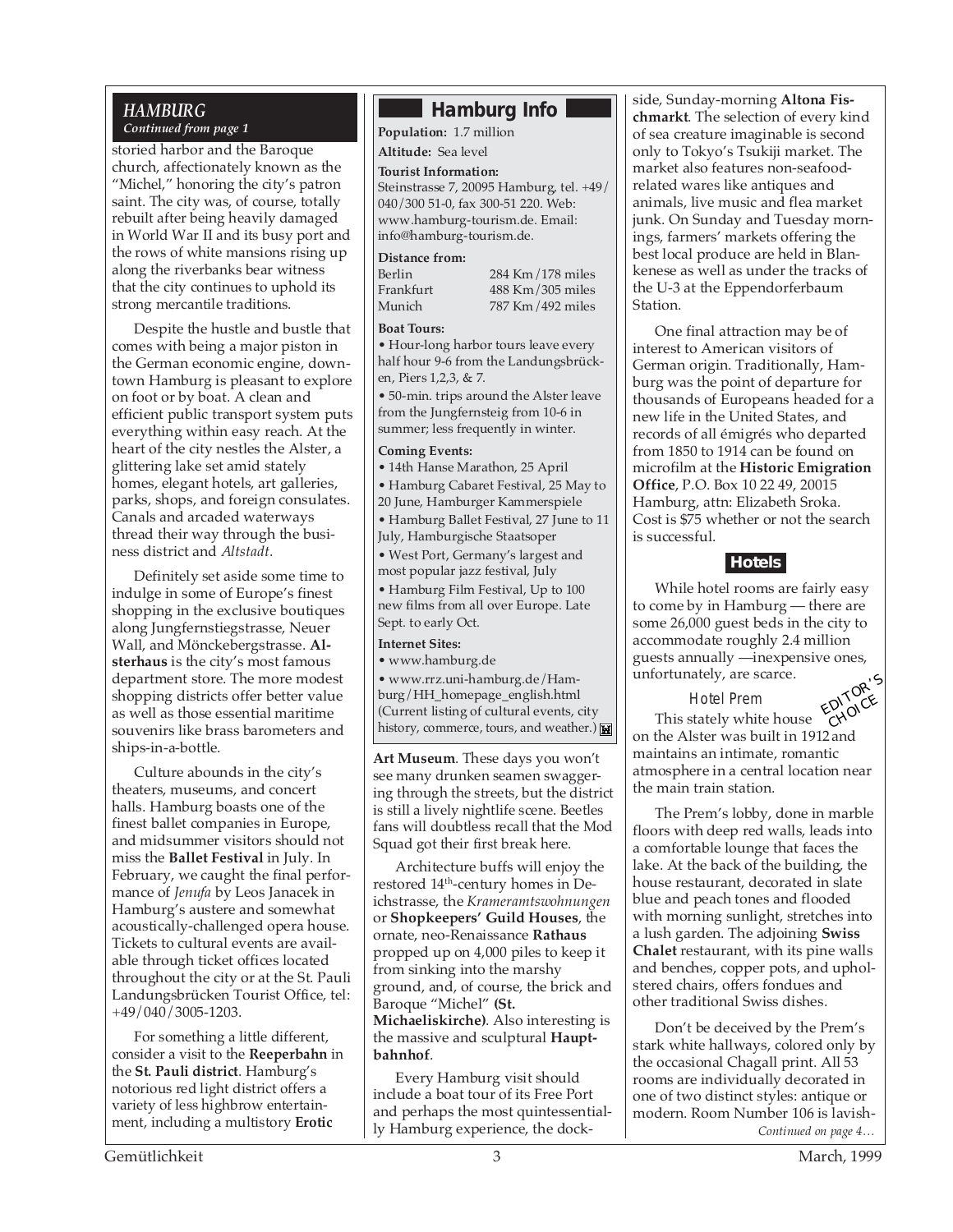#### *HAMBURG Continued from page 3*

ly adorned with deep-colored floral linens and white walls with Baroque era gold accents. An elegant veil floats over the queen bed. The bath is decorated in black marble and features both tub and shower.

By contrast, room Number 203, with teal carpet and king-sized bed, offers simpler, but still antique decor. A balcony presents a view of the lake; the bath is relatively small with a shower stall and brass fixtures.

For a more contemporary feel, request Number 204. This double is large enough to be billed as a junior suite, and with its garden view, is quieter than lakeside rooms.

**Daily Rates**: Singles 260 to 340 DM (\$145-\$190), doubles 290 to 395 DM (\$162-\$221).

**Contact:** An der Alster 8-10, D-20099 Hamburg, tel. +49/040/2417 28-8, fax 280 38 15. Toll-free reservations: 800-457-4000.

Rating: QUALITY 18/20, VALUE 15/20

#### Hotel Bellevue

More reasonably-priced accommodations on the outer Alster can be found at the Bellevue. Its 93 rooms are divided between two adjacent buildings.

Room Number 14 in the original building is a spacious room with a high ceiling and features a spectacular view of the lake. Furnishings are a blend of Scandinavian and Asian designs.

In the neighboring, newer building, Room Number 341 features arched windows and a quieter atmosphere than the older building.

**Daily Rates:** Singles 175 to 215 DM (\$98-\$120), doubles 275 to 315 DM (\$154-\$176). Parking available. **Contact:** An der Alster 14, D-20099 Hamburg, tel. +49/040/284-44-0, fax 284-44-222. Web: www.tophotels.de/travelcharme **Rating:** QUALITY 15/20, VALUE 16/20

#### Hotel St. Raphael

Despite its affiliation with the American Best Western chain, the Raphael has managed to create a

distinctive atmosphere. Among its 128 rooms are more than 25 "designer" rooms, which have been individually decorated by contemporary German artists.

Another 20 "Raphael Royal" rooms are junior suites that come with extras like wine and sandwiches in the evening, the morning paper, and a shoe shining service. Nonsmoking rooms are available. The top floor fitness center and proximity to the train station are two additional perks.

**Daily Rates:** Singles 179 to 239 DM (\$100-\$134), doubles 210 to 270 DM (\$117-\$151). Breakfast not included (19 DM/\$11 per person). Parking 10 DM (\$6) per day. Fitness center 8 DM (\$5) per person per day. **Contact:** Adenauerallee 41, D-20097 Hamburg, tel. +49/040/248-200, fax 248-20-333. Email: info@straphaelhamburg.bestwestern.de. Web: www.bestwestern.com **Rating:** QUALITY 13/20, VALUE 17/20

#### Europäischer Hof

In an effort to add a distinctive feature to an otherwise ordinary hotel, Hamburg's largest private hotel recently added a seven-story leisure center that features — of all things — a 150-meter water slide, not to mention an indoor swimming pool, Jacuzzi, sun terrace, squash courts, massages, and even a golf simulator. If you go, note the separate elevators for barefoot and shoed guests.

Fitness aside, this establishment is unremarkable. Its large, plain lobby was filled with smoke when we arrived. Guestrooms are modern, but lacking in charm. Twenty nonsmoking rooms are available.

**Daily Rates:** Singles 190 to 330 DM (\$106-\$184), doubles 250 to 380 DM (\$140-\$212).

**Contact:** Kirchenallee 45, D-20099 Hamburg, tel. +49/040/248-248, fax 248-24 799

**Rating:** QUALITY 8/20, VALUE 11/20

Hotel Louis C. Jacob

When it comes to Hamburg's top hotels, the Jacob is one to splurge on. It sits about five miles outside of the city center along the Elbchausee —

an eight kilometer, riverside avenue that connects the suburbs of Altona, Ottensen, Othmarschen, Nienstedten, and Blankenese.

In a most successful remodeling effort, the Jacob family has created a luxurious environment that reflects the hotel's 200-year tradition while fully embracing modern design concepts and amenities. Once a destination for the painter, Max Liebermann, the hotel now houses one of the largest private art galleries in northern Germany.

The Jacob was built in 1791 as a guesthouse and stayed in operation for five generations. It was first known as a restaurant with a few sleeping rooms. After major renovations, the hotel reopened in 1996 with 86 rooms, 26 of which face the river. Furnishings are mostly in modern Danish styles.

Our room, Number 206, is one of the best: a corner room facing the Elbe and the industrial Airbus plant across the way. We especially appreciated the polished hardwood floor, peaked ceiling, modern lighting, and fax/modem connections. The luxurious bath featured heated marble floors, a double sink, both shower stall and bathtub, and the all-essential towel warmer. Airtight, hardwood doors insured us a silent night's sleep.

A serious rival for first choice is Room Number 100, the Liebermann room, whose furnishings include several Liebermann originals.

The various culinary options at the hotel match its contemporary atmosphere. Breakfast is a notch above the usual fare, with eggs and other warm entrees accompanied by a wide variety of fresh fruits and breads. In the summertime, guests can take their morning meal outside on the Linden Terrace. From the elegant dining room, six sets of double French doors open to a patio directly above the Elbe. A famous Liebermann painting of the Lindenterrase is on display at the Kunsthalle.

The main restaurant employs the number one sommelier in Germany and recently earned a Michelin star (review page 7). A trendy alternative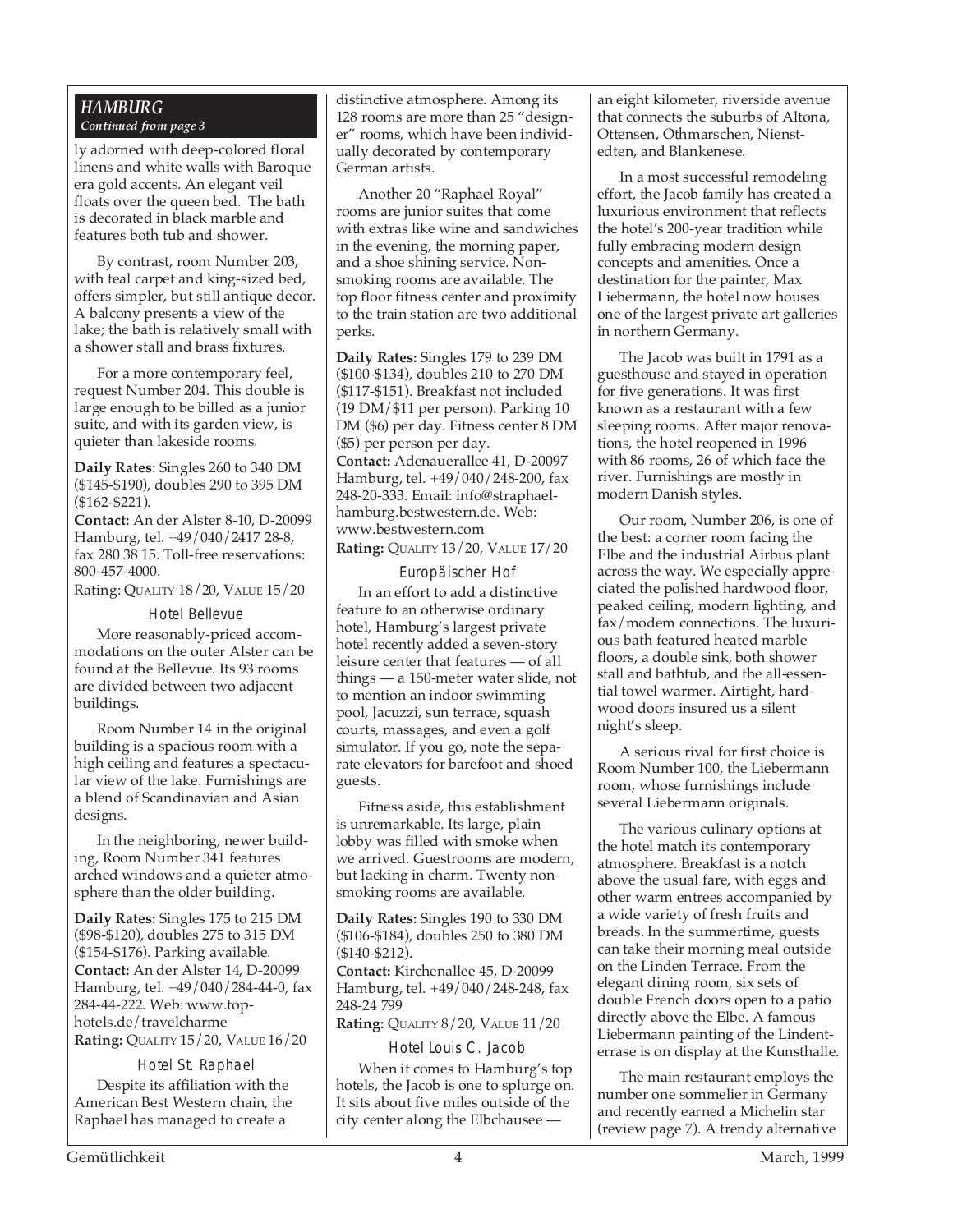is the **Kleines Jacob**, a wine bistro with local specialties from 9 to 29 DM (\$5-\$16). Wines from several countries are offered. The food menu is adapted to the wine selections, which range from 6 to 420 DM (\$4- \$235). Caricature paintings of the former owners decorate the walls. Reservations are recommended.

The staff at this hotel was consistently friendly and helpful with everything from valet parking to navigating the city.

**Daily Rates:** Singles 330 to 490 DM (\$184-\$274), doubles 514 to 764 DM (\$287-\$427).

**Contact:** Elbchausee 401-403, D-22609 Hamburg, tel. +49/040/811 550, fax 822-55-444.

**Rating:** QUALITY 17/20, VALUE 14/20

Hotel Vier Jahreszeiten Hamburg

For decades, glossy travel magazine polls consistently placed the Four Seasons — located on the western shore of the inner Alster, in the heart of Hamburg's prime retail and commercial district — at or near the top of the world's finest hotels. But in 1989, after 90 years of family management, during which the hotel survived the economic turmoil of two world wars, the founding Haerlin family was finally forced to sell. Under new, foreign ownership, however, the hotel slipped badly.

Now it has been sold again, this time to the Raffles International chain and a return to past glory seems possible. Over the past six months, management has installed new lighting, air-conditioning, sound systems, and renovated all 158 rooms. The result is a historic hotel that offers a remarkably efficient use of space in even the smallest rooms; walk-in closets are a standard feature, as are Internet access via speedy ISDN lines, pay TV, and in-room fax capabilities. The baths have all been remodeled, and for extra charm, each room has its own bath tub thermometer for finely adjusting the water temperature.

Many luxury hotels spend fortunes to create the sense of history and elegance that are authentic at this establishment. Three generations of antique furnishings have been

collected and displayed together over the years. A collection of 16<sup>th</sup> and 17th century Flemish-Gobelin tapestries adorn the walls of the main foyer, and Baroque wardrobes and Renaissance chests furnish the public areas.

Most importantly, the first-rate, personalized service is back. Housemade truffles and homegrown flowers welcome guests when they arrive. And the 100-year-old guest card file remains. Personal preferences and aversions are duly noted for each guest. Every comment, criticism, and special request — from bedtime literature to shapes of pillows—is recorded and honored on every repeat visit.

If an overnight stay at the new Four Seasons won't fit in the budget, you might consider a lunch or dinner at its main restaurant, **The Haerlin**, to take in the view of the Alster and the fine cuisine prepared by its new chef (review page 7).

**Daily Rates:** Singles 413 to 533 DM (\$231-\$298), doubles 550 to 710 DM (\$307-\$397)

**Contact:** Neuer Jungfernstieg 9-14, D-20354 Hamburg, tel. +49/040/34 940, fax 34 942 602, email: vierjahreszeiten@hvj.de

**Rating: QUALITY 18/20, VALUE 15/20** 

Kempinski Hotel Atlantic

Though the 90-year-old Atlantic is said to be among Hamburg's best, after two nights we concluded it doesn't compare in finesse to its rivals. It has the scale and superficial grandeur of a fine luxury hotel, but cannot match the sense of history that permeates the Vier Jahreszeiten or the delicate, contemporary air that defines the Jacob.

Our standard double was adequate but small for a grand hotel. Service was fine, but unremarkable; the fitness center was modest, and the swanky night lounge failed to excite.

**Daily Rates:** Singles 399 to 469 DM (\$223-\$262), doubles 478 to 500 DM (\$267-\$279). Breakfast not included. **Contact:** An der Alster 72-79, 20099 Hamburg, tel. +49/040/28 88-0, Fax 24 71 29. Email: hotel@kempinski.atlantic.de. Tollfree reservations: 800-426-3135. **Rating:** Quality 12/20, Value 5/20

#### Hafen Hamburg Moderately-priced hotels in Hamburg's *Zentrum* can be more than a little rough around the edges. This one, however, is not only genteel but a decent value.

Located on an elevated site directly above the Landungsbrücken, west of the *Altstadt*, the 239-room Hafen Hamburg has gracious Art Nouveau style public rooms and many guestrooms with fine views of the port and river.

Walk through the park to catch the elevated S-Bahn for the 10 minute ride downtown.

**Daily Rates:** Singles 165 to 190 DM (\$92-\$106), doubles 170 to 205 DM (\$95-\$115).

**Contact:** Seewartenstraße 9, D-20459, Hamburg, tel. +49/040 /31113-0, fax 311 13755

**Rating:** QUALITY 11/20, VALUE 15/20

#### **Restaurant Tasting Notes**

Hamburg is fish heaven. The seafood is so fresh it practically leaps off the plate. In addition to the local catch, prime Breton lobster and Nordic salmon show up regularly on Hamburg menus. Regional cuisine is typified by dishes like *Aalsuppe* (a complex, savory, and somewhat sweet eel soup with vegetables, dumplings, and dried fruit), *Kieler Sprotten* (smoked Kiel sprats, a coastal fish that resembles herring), and *Bohnen, Birnen, und Speck* (green beans, pears, and bacon-flavored with savory). The food-loving ex-Chancellor Helmut Kohl does not consider a trip to Hamburg complete without *Labskaus*, a sailor's hash of corned beef fortified with pickled beets, a rolled-up herring, and a fried egg.

The small taverns crowding the harbor offer standard renditions of these dishes and the catch of the day, but for those who want to do the town in style and try the very best in traditional fare, we've checked out some of Hamburg's most venerable institutions for good cooking and good value.

*Continued on page 6…*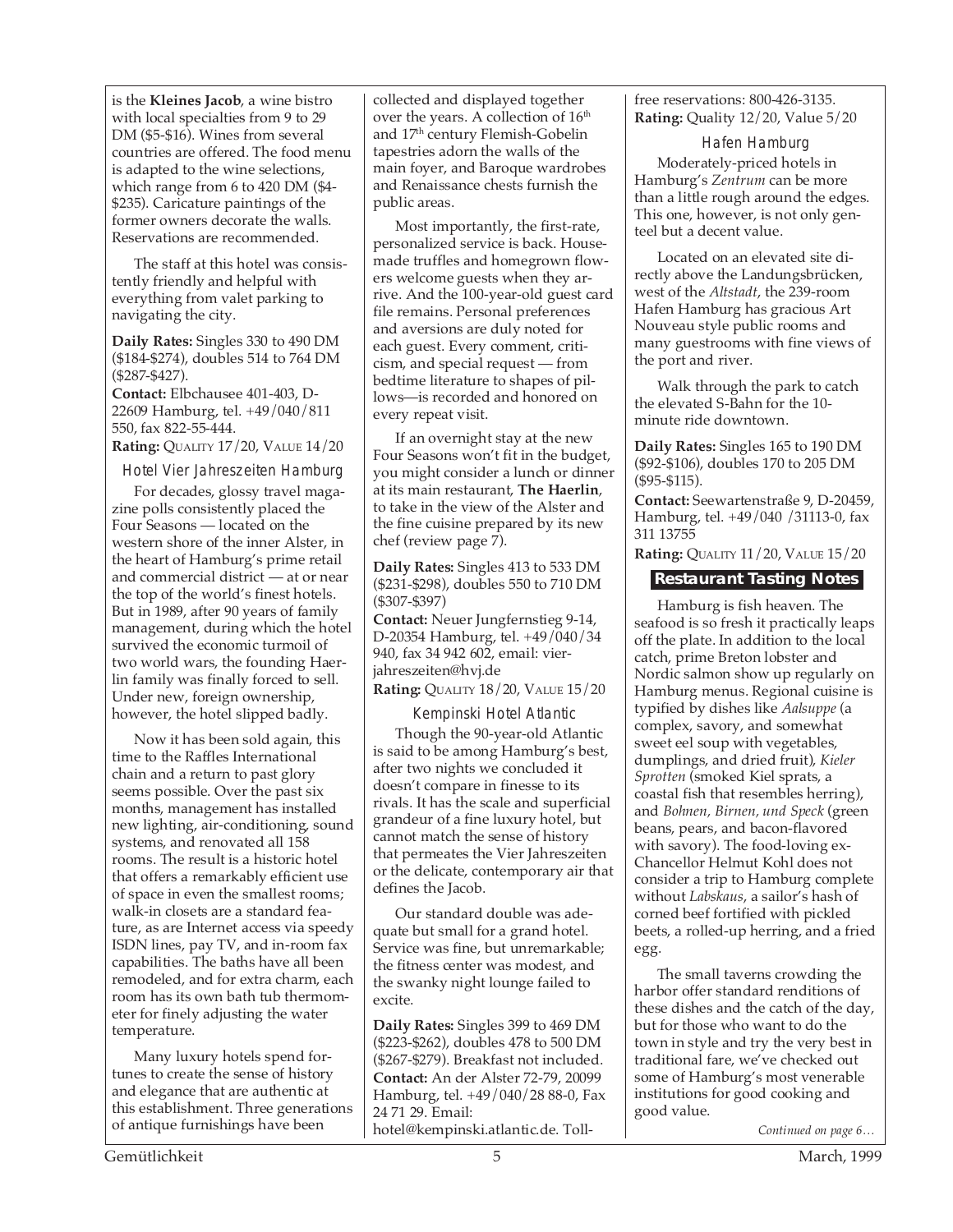#### *HAMBURG Continued from page 5*

#### Fischereihafen

If we could have only one meal to savor the "real" Hamburg, we would leave the fashionable hotels behind and head for Fischereihafen in Altona. Widely regarded as the best seafood place in town, it turns out impeccably fresh regional specialties in a quiet, secluded corner of the port overlooking the Elbe.

Fischereihafen is Hamburg in miniature: conservative yet comfortable; understated elegance with a nautical flair. On our final evening in the city, we exchanged greetings with the lonely-looking doorman and swept up the stairs past tanks of lobsters and crabs. At the top, we were met by an enormous, terribly handsome dog who fixed us with a gravely polite stare but was too dignified to come any closer.

The small, paneled dining rooms hung with gleaming brass fixtures and pictures of old sailing ships balance traditional gentility with a light modern touch. Likewise, the service is old-fashioned without being stuffy. (To obtain a table by the window and a view of the harbor, you must call early and request one.) As we were seated, we spotted the lead tenor from the previous night's opera performance sitting nearby with a companion.

The menu is practically a textbook of orthodox Hamburg cuisine, with a section of sushi and dim sum thrown in for good measure. Appetizers include smoked trout, oysters on the half shell, lobster, and caviar (16-35 DM/\$8-\$20, 56 DM/\$31 for the caviar), as well as that famous eel soup (13.50 DM/\$8). Main courses feature fish prepared every possible way, starting from 28 DM (\$16) on up to "Market Price." We take it as a good sign that the menu changes to reflect the best of the day's catch. The wine list, which features mostly German and French whites, and a good deal of champagne, is adequate but not particularly brilliant.

For a mere 65 DM (\$36) we ordered the "*Regional-Menu*" and got a

four-course tour of Hamburg. Every dish represented a landmark in the local culinary landscape. It began with salty bites of house-marinated chopped herring served on rounds of dense, fragrant black bread, followed by the celebrated *Labskaus.* The main course was a double feature pairing *Hamburger Pfannfisch* (haddock, Hamburg style) with the most exquisite piece of salmon we have ever encountered, draped in a delicate mustard-butter sauce. Wisely, the kitchen ignores the temptation to do too much to fish, letting its freshness and quality speak eloquently for itself. Dishes are formally presented, yet maintain a down-home quality.

Dessert was *Rote Grütze*, a velvety red berry compote with homemade vanilla bean ice cream and topped with custard cream. By now, our waiter Klaus was so enchanted by our having paid his hometown the compliment of polishing off every bite that he shook our hands and reminisced about sailing to America on a yacht 40 years ago. We nodded to the opera singer, lifted our glasses in a good-bye toast to the ships sailing out of the harbor below.

Dinner for two without drinks: 120 DM (\$67).

**Contact**: Fischereihafen Restaurant Hamburg, Gr**.** Elbstrasse 143, D-22767 Hamburg. tel. +49/040/38 18 16, fax 389-3021.

**Rating:** QUALITY 15/20 VALUE 14/20

Landhaus Scherrer Landhaus Scherrer is the acknowledged grande dame of Hamburg restaurants. Well-heeled locals head to this prestigious address among the mansions in Hamburg's wealthiest suburb to celebrate special occasions and entertain important guests. The question is, should foodloving travelers do the same?

Why, certainly ...as long they have the time and inclination to take the five-mile taxi ride from the city center — and cost is no object. The bad news is that Landhaus Scherrer is not conveniently located except to those lucky enough to be staying at the Jacob Hotel or heading back from a day in Blankenese. Also, a meal from the regular menu runs from 90170 DM (\$50-\$95) per person, not counting wine. A sumptuous *prix fixe* menu is available for 198 DM (\$111).

These serious drawbacks aside, Landhaus Scherrer does have a highly imaginative and talented chef and a well-stocked wine cellar to complement his innovative interpretations of traditional regional cuisine.

A snowstorm blasted us through the front door, but we were immediately thawed out by the warm welcome and gracious surroundings. We sipped a Kir Royale and took in the muted peaches-andcream tones of the spacious, contemporary dining room with its Art Nouveau touches, particularly noting the barely clad female figures prancing across the plates.

The first course was the work of a culinary artist at play: a potatoskin "nest" cradling a potato-encrusted scallop "egg" in a curried lentil sauce, topped with fanciful curls of crisply fried salsify. This sophisticated dish announced its peasant roots by arriving on a rustic bed of straw, surrounded by a ring of newly-dug potatoes.

After such an opening, the mixed salad with lobster seemed downright ordinary. The dressing even tasted a little like a thinneddown Thousand Island.

Next came an impossibly tender morsel of grain-fed *poussin* (young chicken) married to a thick slice of fresh black truffle, a single baked spinach-cheese raviolo, and a few tablespoons of truffled barley risotto. This intricate medley was followed by a moist and flavorful *Steinbuttfilet* (turbot) dressed in a deceptively simple *beurre blanc*.

We opted for dessert rather than the suggested cheese platter surely this was no time to hold back. Exotic tropical fruits came scattered like jewels around a strudel pouch of stewed plums and a scoop of red wine-mascarpone sorbet.

Throughout dinner, we enjoyed service that managed to hit that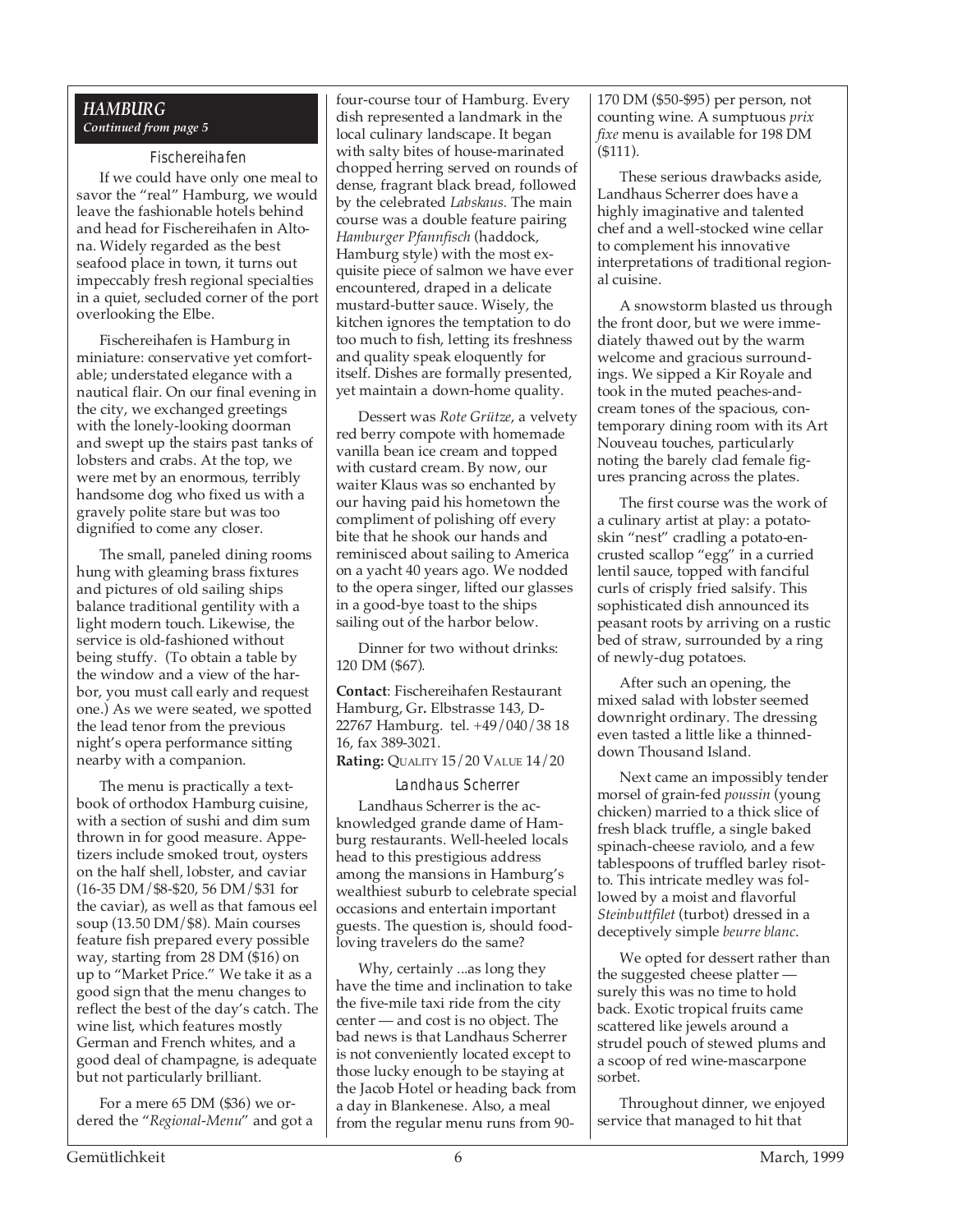delicate balance of being attentive but unobtrusive. There is a quiet camaraderie among the staff that gives Landhaus Scherrer the air of a family establishment for all its elegance.

Feast for two that would have fed four, not counting wine: 396 DM (\$221).

A less expensive, and not so elaborate, Landhaus Scherrer option is its bistro which serves fish and pasta dishes for 32-38 DM (\$18-\$21) as well as a three-course "business lunch" for 65 DM (\$36) in a casual, wood-paneled room.

**Contact:** Landhaus Scherrer, Elbchausse 130, D-22763 Hamburg, tel. +49/040/8 80 13 25, fax 880 6260. **Rating:** QUALITY 17/20 VALUE 12/20

Restaurant Louis C. Jacob

As if its exceptional amenities and lovely setting weren't enough, the Jacob Hotel is home to an upand-coming restaurant offering a fresh, modern take on regional cuisine. The nouvelle French influence is also much in evidence in Chef Thomas Martin's luxurious cuisine. This should come as no surprise, considering the building has housed a French-style restaurant since its opening in 1791. Chef Martin's efforts are complemented by sommelier, Thomas Hendrick and their collaboration recently resulted in a coveted Michelin star. Last September, the restaurant was designated "Best of Award of Excellence" by *Wine Spectator*.

For the time being, however, the Jacob Hotel's restaurant remains a well-kept secret among visitors in the know. At present, dinners range from 65 to 100 DM (\$36-\$56), an absolute bargain by pricey Hamburg standards. Be warned, however, that recognition by the folks at Michelin is often accompanied by price increases.

We enjoyed lunch overlooking the famous *Lindenterrasse* that so inspired realist painter Max Liebermann (1847-1935). Dishes are neither wildly creative nor totally traditional in their conception, but the quality of the ingredients is impeccable and execution is solid. The truffled scallops with their endive jackets and butter sauce went beautifully with relaxed conversation; salmon gently poached in Pernod and then a delicate filet of veal with sautéed spinach and gnocchi followed suit. We decided our diet was already long blown, so we said yes to the chocolate mousse cake and mocha ice cream.

As a final touch of finesse, tea came in individual teapots set over votive warmers, accompanied by a tiny hourglass to ensure proper steeping. And just in case we hadn't had enough dessert, silver tray of house-made petit fours appeared. Lovely dinner for two: 170 DM (\$95).

**Contact:** Hotel Louis C. Jacob, Elbchausse 401, D-22609 Hamburg, tel. +49/040/82 25 50, fax 822 55 444. **Rating:** QUALITY 17/20 VALUE 16/20

#### Restaurant Haerlin

There are four different restaurants under Hotel Vier Jahreszeiten's elegant roof, but Haerlin has been given the main burden of upholding the hotel's reputation for unparalleled excellence. For the most part, it succeeds admirably. The dining room is probably the most beautiful in the city, enveloping diners in the utmost luxury while treating them to a spectacular view of the Alster.

The wine list, which is thicker than the local phone book, is considered one of the top three in Germany. Its architect is a shy young Iranian, Rakhshn Zhouleh, who left his country to pursue his forbidden passion for wine. Mr. Zhouleh's list represents many rare, unusual and even improbable finds, including an Arizona wine. He started us off with champagne, 1990 Dom Perignon, which both the restaurant and the bar pour by the glass. He then proceeded to create a marvelous experience for us, and his sensitive suggestions demonstrated a thorough understanding of chef Michael Hoffman's cuisine.

The food itself was very good, leaving nothing to be desired except that little extra something which elevates the very good to the transcendent. We feasted on a tiny schnitzel of tender lamb filet, salmon prepared five different ways, a

lobster-filled potato croquette with a white bean sauce, and a perfect filet of broiled sea bass. Mercifully, dessert was a sparkling terrine of fresh oranges and prune ice cream. Dinner without wine is 100-150 DM (\$84), and there is a vegetarian menu for 95 DM (\$53) as well as an "Avantgarde" one for 175 DM (\$98). The threecourse lunch set menu is a particularly good value at 62 DM (\$35).

Best of all, the service is beautiful, perfect in every way. We felt very much at home even in such unaccustomed luxury.

High style dinner for two: 298 DM (\$166).

**Contact:** Restaurant Haerlin, Hotel Vier Jahreszeiten, Neuer Jungfernsteig 9, D-20354 Hamburg, tel. +49/ 040/3 49 46 41, fax 349 4602. **Rating:** QUALITY 16/20 VALUE 12/20

#### *CRUISING Continued from page 1*

five-star *MS Mozart*, are usually larger. This means bigger cabins and more amenities. The Heinrich Heine and the Mozart, for example, both have indoor swimming pools. Some boats offer such extras as solariums, saunas, elevators, fitness rooms and in-stateroom TVs and VCRs.

 • River cruising is expensive. For a seven-day itinerary, expect to pay from \$1,300 to \$4,620 per person. A suite on the Mozart's 11-day cruise, from Constanta on the Black Sea to Passau in Germany, is a cool \$7,205 per person, including one-way air fare from Frankfurt to Constanta.

Cruise prices include all meals and entertainment. Cruise company guidelines recommend a tip of 5% of the total cost of the passage. Liquor and shore excursions, which on our last cruise ranged from \$10 to \$50 per person, are, of course, extra.

Fares are lowest during early spring and fall shoulder seasons. Weather at that time, of course, can be cold and rainy.

*Continued on page 8…* • Don't expect great food. Meals are served hotel banquet style — at a single seating — and in our experience the quality is also at about that